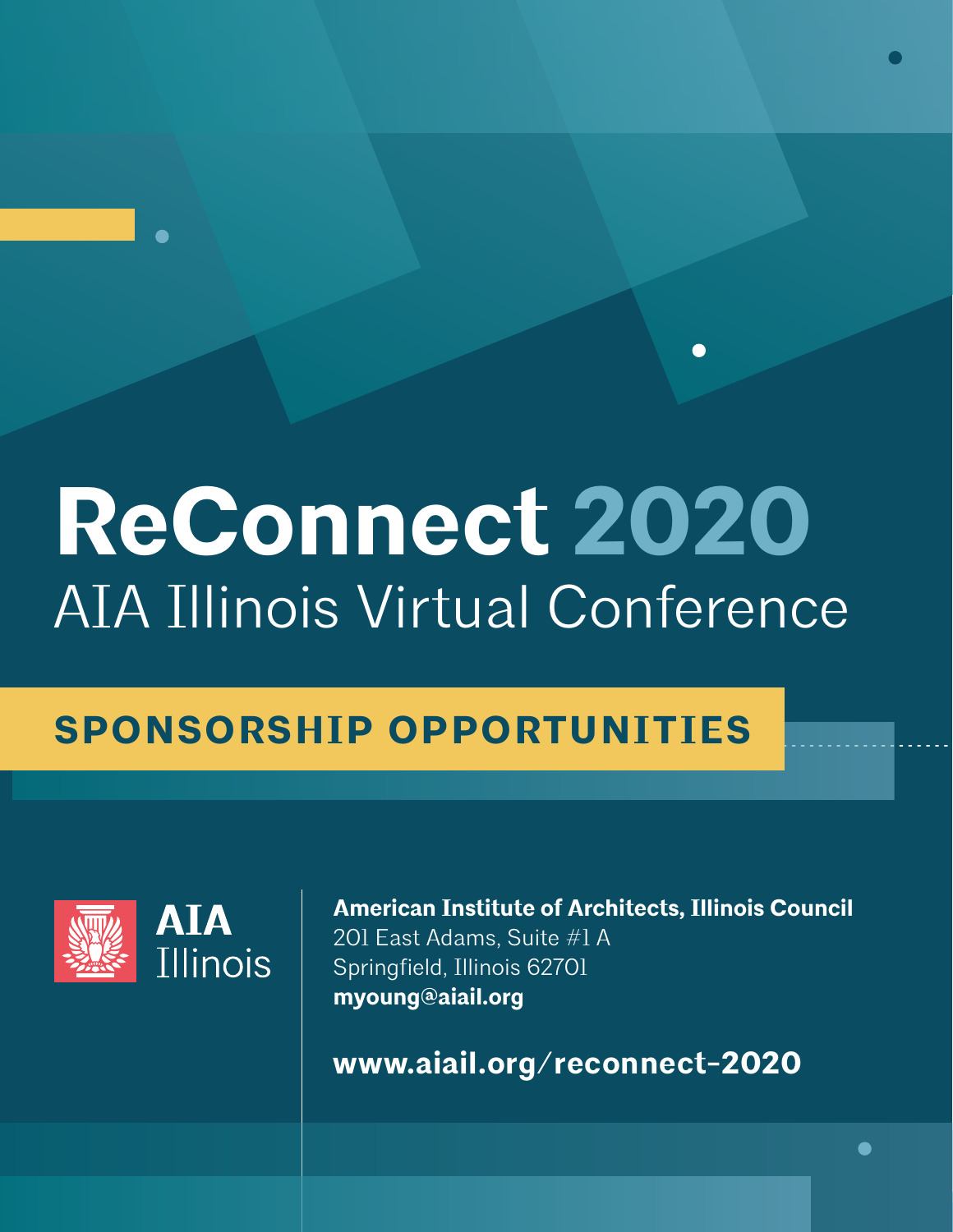#### **RECONNECT: AIA ILLINOIS' VIRTUAL CONFERENCE // NOVEMBER 5 • 6**

In 2020, AIA Illinois decided, after a seven year hiatus, to bring back the annual conference as a way to reconnect with our members and provide another opportunity for learning and fellowship. Little did we know that our plans, like so many others, would be met with a myriad of changes and new challenges. But with the challenges come opportunities for new growth, learning and partnerships.

There is no better time than now for our profession to **Reconnect, Reboot,** and **Refocus** with an eye on the future.

**RECONNECT** will be our first ever virtual conference and we are excited about the dynamic and diverse speakers we've secured and educational topics we are developing. We're also throwing in a bit of fun and would love for you to be a part of it. Won't you consider joining us as a sponsor and help contribute to one the positive things for 2020?

#### **PLATINUM SUPERSTAR SPONSOR: \$10K Overall Program Sponsor**

- Up to two minute ad/video played at beginning of conference
- Presenting Sponsor has the honor of introducing one of conference kick-off speaker (a high-level public official)
- Name incorporated into all graphics as Presenting Sponsor including any conference swag
- Two dedicated e-blasts, two dedicated social media posts on Facebook and Instagram with reach of over 7,500 recipients
- Small item promo to go into RECONNECT swag box to attendees. Must be received in-office by October 2
- Company name included in the RECONNECT printed program piece
- Company ad in AIA Illinois' e-news (running four times with link to website)
- One time use of AIA Illinois' membership mailing list
- Logo on RECONNECT Registration form
- Full conference registration for up to twelve attendees

#### **GOLD CHAMPION SPONSOR: \$5,000K (up to four)**

- One dedicated e-blast, 1 dedicated social media (Facebook and Instagram) post to be sent to over 6,000 recipients
- Gold Sponsor has the honor of introducing Friday's keynote speaker
- Small item promo to go into RECONNECT swag box to attendees. Must be received in-office by October 2
- Company name included in the RECONNECT printed program piece
- Company ad in AIA Illinois' e-news (running 2 times with link to website)
- Logo on Conference Website (link to company website)
- Logo on RECONNECT Registration form
- Includes two ala carte sponsorship opportunities of your choice
- Full conference registration for up to eight attendees

#### **SILVER HERO SPONSOR: \$2,500K (up to eight)**

- One dedicated social media post on Facebook and Instagram
- Logo included in the RECONNECT printed program piece
- Company ad in AIA Illinois' e-news
- Includes one ala carte sponsorship opportunity of your choice
- Logo on Conference Website (link to company website)
- Logo on RECONNECT Registration form
- Full conference registration for up to four attendees

#### **BRONZE SIDEKICK SPONSOR: \$1,000K (unlimited)**

- Company name included in the sponsor AIA Illinois RECONNECT dedicated e-blast
- Logo name included in the RECONNECT printed program piece
- Logo on Conference Website (link to company website)
- Logo on RECONNECT Registration form
- Full conference registration for up to two attendees

#### **A la Carte SPONSOR: \$500**

- Any individual Speaker or Educational Session
- Entertainment Break
- Virtual Tours
- PechaKucha
- Give-aways
- Media

**Have an idea of your own you don't see listed here? Feel free to reach out us and discuss.** 

**Contact AIA Illinois by emailing or calling: EVP Stacey Pfingsten at spfingsten@aiail.org or by cell at 504-579-2489 or Program Director Mary Young at myoung@aiail.org or 217-522-2309 X3.**